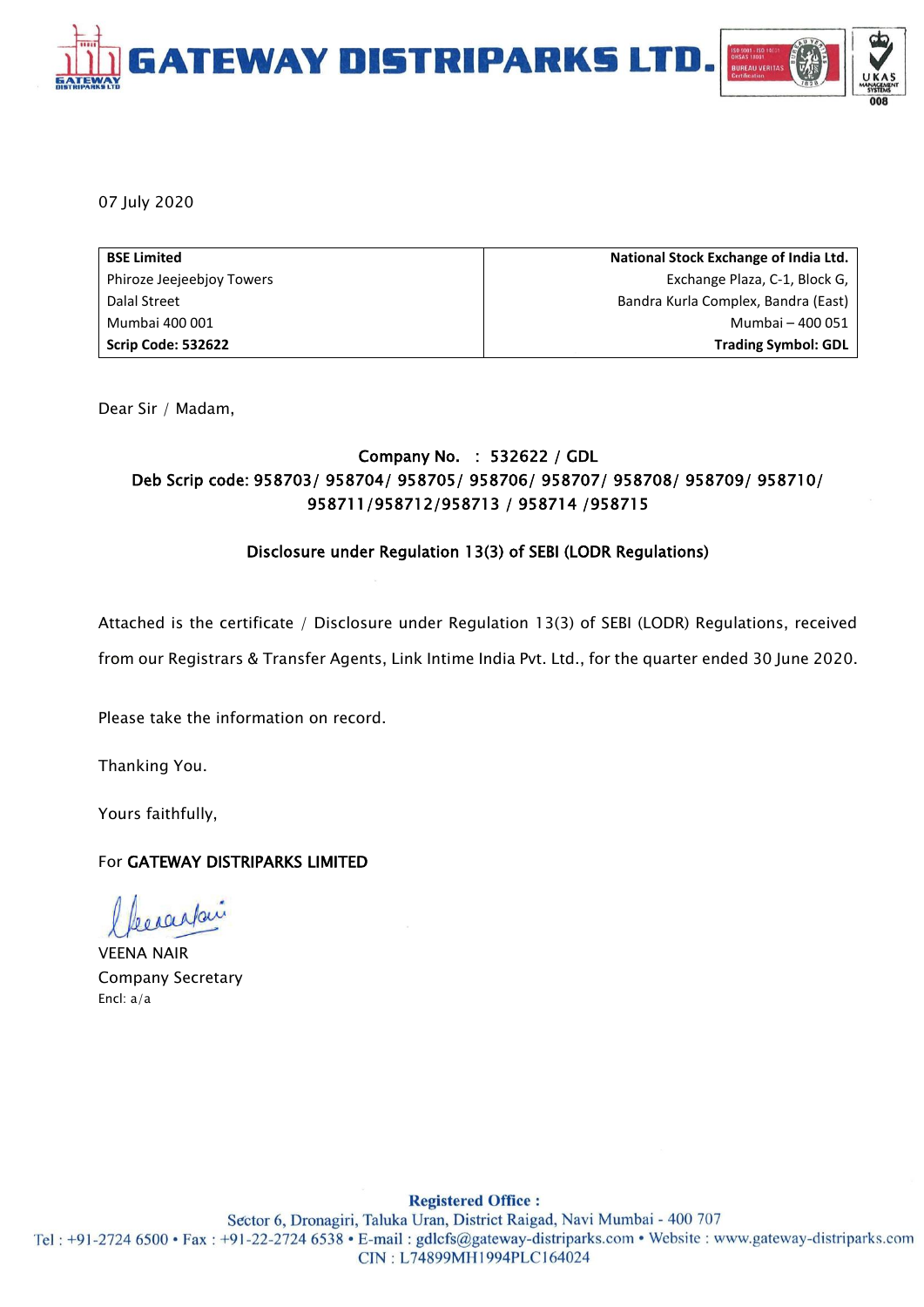

Link Intime India Pvt. Ltd. CIN: U67190MH1999PTC118368 C- 101, 247 Park, L.B.S. Marg, Vikhroli (West), Mumbai - 400 083. Tel.: +91 22 4918 6000 Fax: +91 22 4918 6060 E-mail: mumbai@linkintime.co.in Website : www.linkintime.co.in

 **Date : 06.07.2020**

 **TO,**

## **UNIT: GATEWAY DISTRIPARKS LIMITED**

|       | Sub.: Statement of Investor Complaints for the quarter ended on June 30, 2020 w.r.t. Non-<br><b>Convertible Debentures ("NCDs")</b>                                 |
|-------|---------------------------------------------------------------------------------------------------------------------------------------------------------------------|
| Ref.: | Regulation 13 (3) of the Securities and Exchange Board of India (Listing Obligations and<br>Disclosure Requirements) Regulations, 2015 ("SEBI Listing Regulations") |

We, Link Intime India Private Limited, are the Registrar and Transfer Agents of the Company w.r.t. said NCDs, only for providing electronic connectivity to the Company.

We further confirm that during the quarter  $01^{st}$  **April 2020** to 30<sup>th</sup> June 2020, we have not received any complaints/ grievances from holders of the NCDs issued by the Company and a summary of the same, as required in terms of the SEBI Listing Regulations is as follows:

| <b>Particulars</b>                             | <b>No. of Complaints</b> |
|------------------------------------------------|--------------------------|
| Pending at the beginning of the quarter        |                          |
| Received during the quarter                    |                          |
| Disposed off during the quarter                |                          |
| Remaining unresolved at the end of the quarter |                          |

This is for your information.

Thanking You.

Yours faithfully For Link futime India Pyt Ltd.

Ganesh Jadhav **Asst. Vice President - Depository Operations**